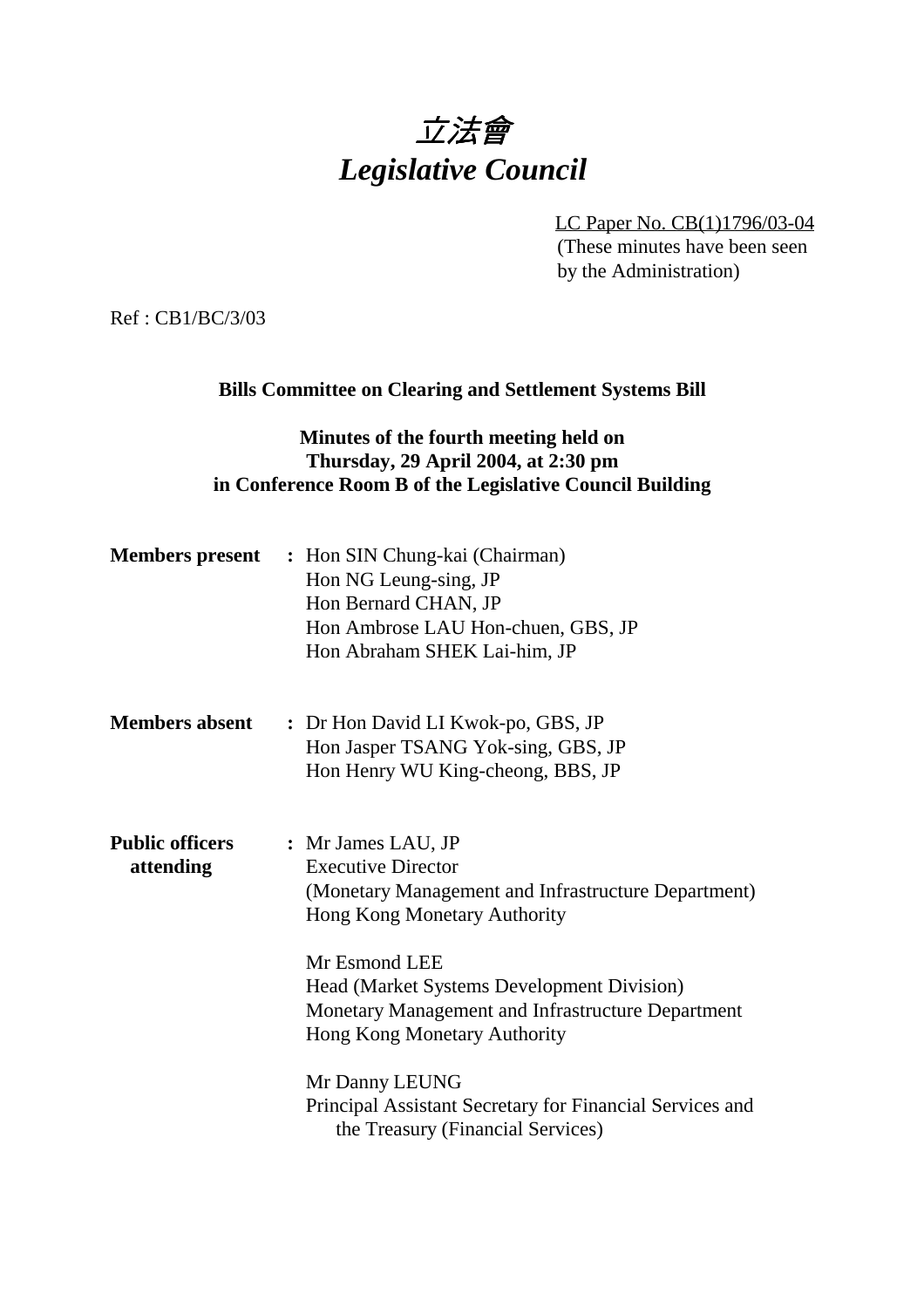|               |                                              | Mr Clement CHAN<br>Assistant Secretary for Financial Services and the Treasury<br>(Financial Services) |                                                                                                                                    |  |
|---------------|----------------------------------------------|--------------------------------------------------------------------------------------------------------|------------------------------------------------------------------------------------------------------------------------------------|--|
|               |                                              | Mr Jonothan ABBOTT<br>Senior Assistant Law Draftsman<br>Department of Justice                          |                                                                                                                                    |  |
|               |                                              | Ms Lonnie NG<br><b>Senior Government Counsel</b><br>Department of Justice                              |                                                                                                                                    |  |
|               | <b>Clerk in attendance:</b> Miss Salumi CHAN | Chief Council Secretary (1)5                                                                           |                                                                                                                                    |  |
|               | <b>Staff in attendance : Ms Connie FUNG</b>  | <b>Assistant Legal Adviser 3</b>                                                                       |                                                                                                                                    |  |
|               |                                              | Ms Rosalind MA<br>Senior Council Secretary (1)8                                                        |                                                                                                                                    |  |
| <b>Action</b> |                                              |                                                                                                        |                                                                                                                                    |  |
|               | I.                                           | <b>Meeting with the Administration</b><br>(LC Paper No. CB(1)1571/03-04(02)                            | "Follow-up"<br>the<br>to<br>second<br>meeting on<br>26 March<br>2004"<br>prepared by the Legislative<br><b>Council Secretariat</b> |  |
|               |                                              | LC Paper No. $CB(1)1600/03-04(01)$                                                                     | Paper provided<br>by<br>the<br>Administration<br>"Extra-<br>on<br>territorial Effect"                                              |  |

- LC Paper No. CB(3)206/03-04 The Bill
- LC Paper No. CB(1)1600/03-04(02) First letter dated 10 March 2004<br>from the Assistant Legal from the Assistant

Adviser to the Administration

LC Paper No.  $CB(1)1600/03-04(03)$  - Administration's response to the Assistant Legal Adviser's letter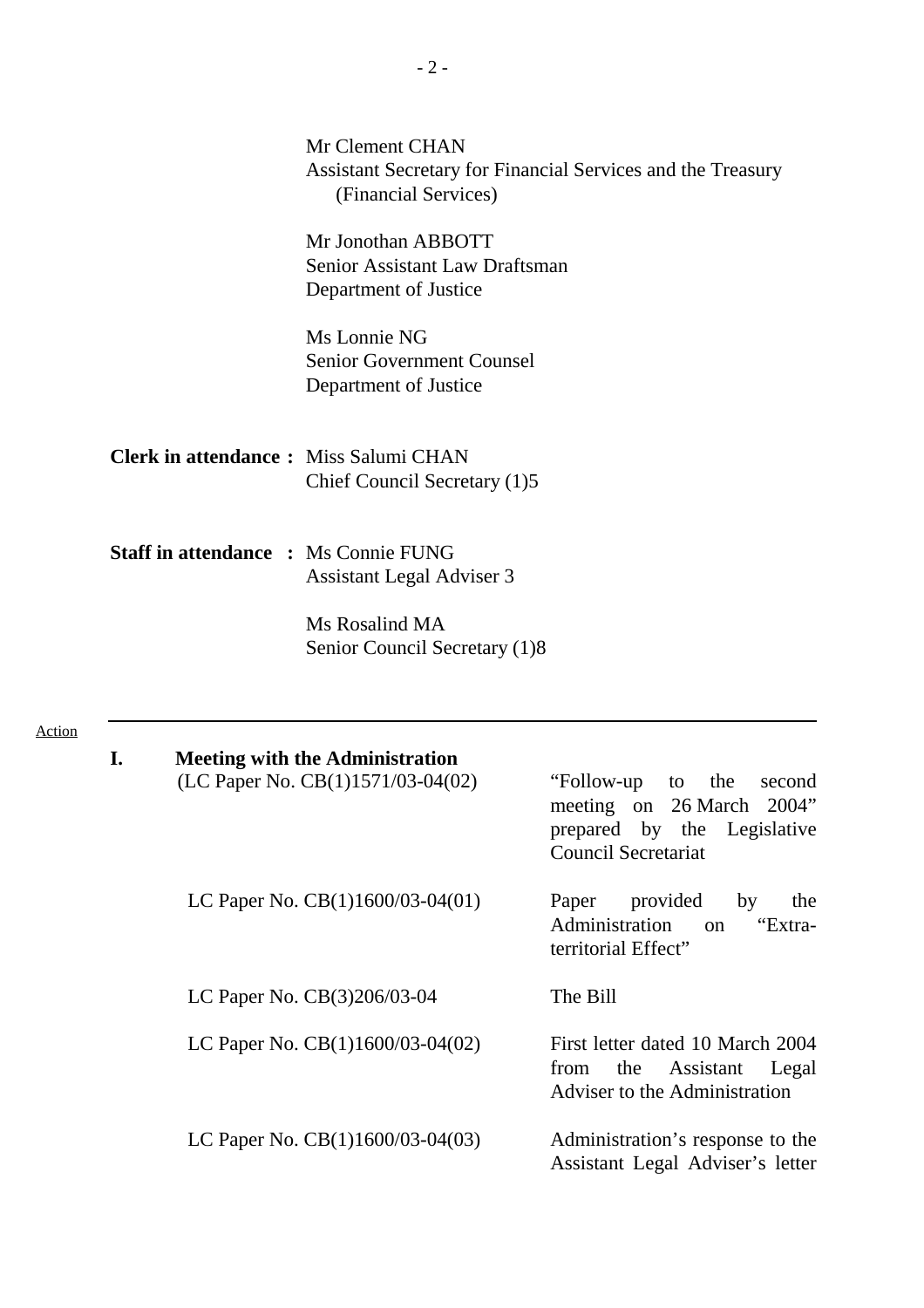of 10 March 2004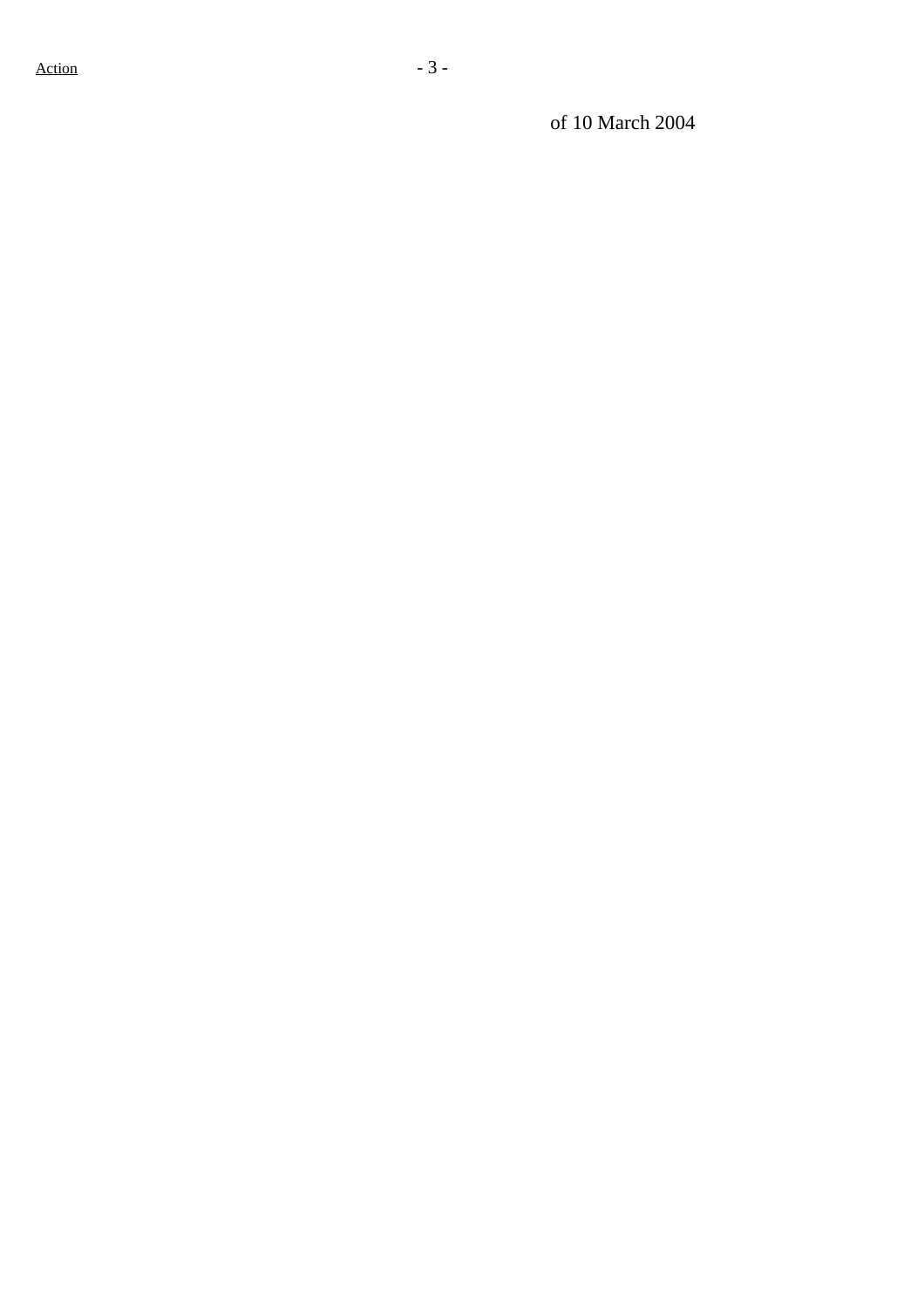| LC Paper No. CB(1)1600/03-04(04)   | Second letter dated 22 April<br>2004 from the Assistant Legal<br>Adviser to the Administration                                                            |
|------------------------------------|-----------------------------------------------------------------------------------------------------------------------------------------------------------|
| LC Paper No. $CB(1)1665/03-04(01)$ | Administration's response to the<br>Assistant Legal Adviser's letter<br>of 22 April 2004                                                                  |
| LC Paper No. $CB(1)1649/03-04(01)$ | Proposed Committee<br>Stage<br>amendments on Parts 1 and 2 of<br>and Schedule 2 to the Bill<br>provided by the Administration                             |
| LC Paper No. CB(1)1665/03-04(02)   | Committee<br>Proposed<br>Stage<br>amendments on Part 3 of the Bill<br>provided by the Administration                                                      |
| LC Paper No. CB(1)1284/03-04(03)   | Paper provided by<br>the<br>Administration on "Summary of<br>comments received<br>and<br>the<br>Administration's response"                                |
| LC Paper No. CB(1)1376/03-04(01)   | Paper provided by<br>the<br>Administration on "Summary of<br>Key Comments received before<br>Gazettal of the Bill and the<br>Administration's Responses") |

The Bills Committee deliberated (Index of proceedings attached at **Appendix**).

Follow-up actions to be taken by the Administration

- Admin 2. At the request of the Bills Committee, the Administration agreed to take the following actions -
	- (a) Given the Administration's policy intent that the Bill had extra-territorial application (LC Paper No. CB(1)1600/03-04(01)), the Administration had undertaken to consider making the extra-territorial effect of the Bill more explicit by introducing Committee Stage Amendments (CSAs) to the offence provisions to make it clear that these applied to persons both in and outside Hong Kong.
	- (b) Clause 3(1) provided that the Monetary Authority (MA) might, by notice published in the Gazette, designate for the purposes of the Bill any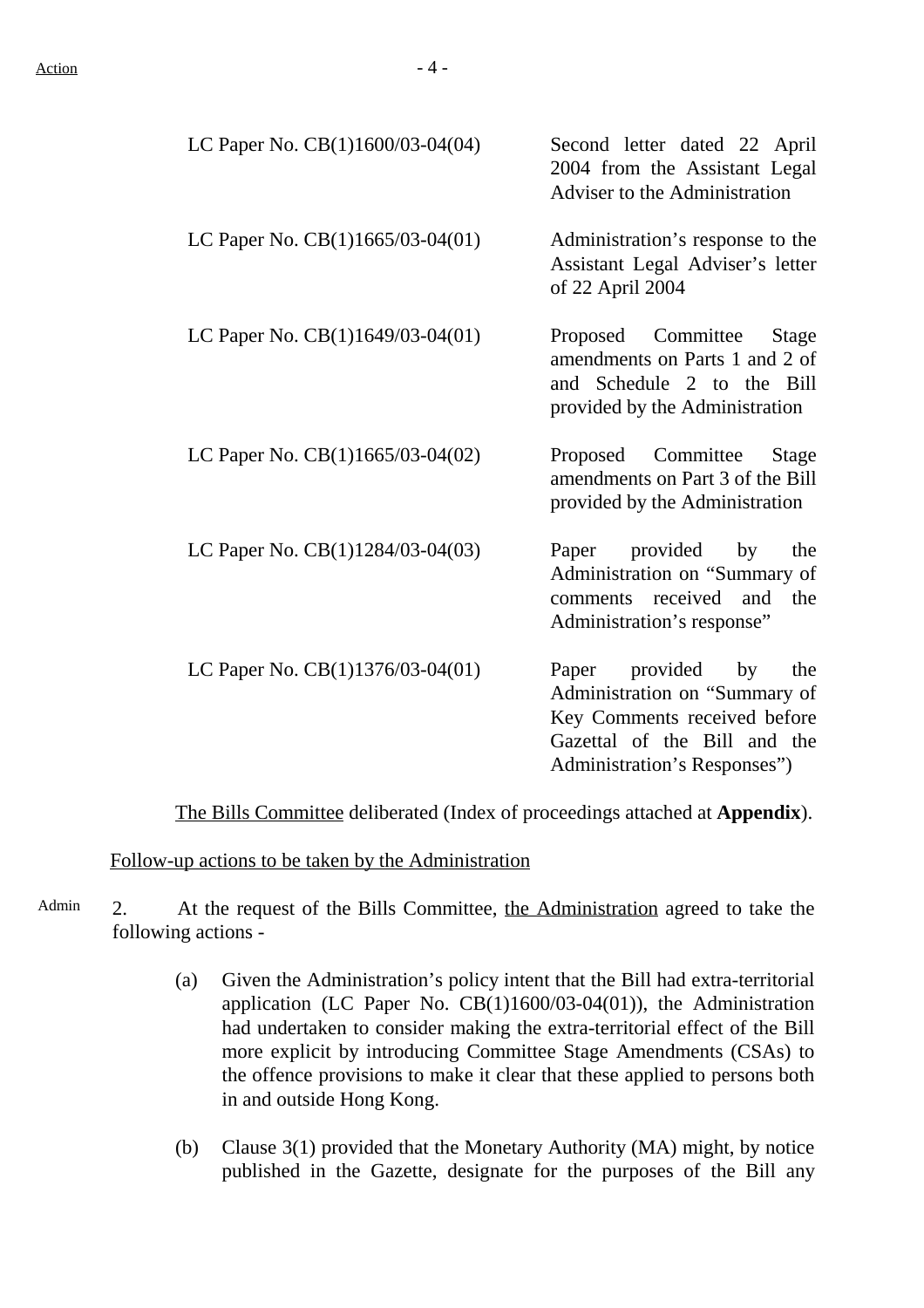clearing and settlement system. Under this arrangement, members of the public who needed to check whether a clearing and settlement system was a designated system under the Bill might have to go through various notices published in the Gazette. To facilitate members of the public, the Administration was invited to consider providing a list of designated clearing and settlement systems for their easy reference. Some of the suggested options were set out as follows:

- (i) To provide a list of designated systems in a Schedule to the Bill which would be amended by subsidiary legislation subject to the negative vetting of the Legislative Council; or
- (ii) To publish in the Gazette a consolidated list of designated systems whenever amendments were made to the list; or
- (iii) To maintain and make available to the public an updated list of designated systems, such as through uploading the list to the website of the Hong Kong Monetary Authority.
- (c) Clause 8(3) provided that "[t]he Monetary Authority may appoint persons as agents or advisers to assist him in the performance of his functions under this Ordinance". To address members' concerns about the need and propriety of this subclause, the Administration was invited to consider the following issues:
	- (i) Whether clause  $8(3)$  was superfluous given that section  $5A(3)$  of the Exchange Fund Ordinance (Cap. 66) provided that the Financial Secretary might appoint persons to assist MA in the performance of his functions under the Exchange Fund Ordinance and any other Ordinance;
	- (ii) If the need for clause 8(3) was established, the Administration was invited to examine the drafting of the subclause by making reference to section 9(3) of the Securities and Futures Ordinance (Cap. 571), which provided that "[t]he Commission may engage consultants, agents and advisers to assist it in the performance of its functions". Members were particularly concerned about the phrase "appoint persons as agents" in clause 8(3), as it seemed to imply that MA might delegate his authority to the appointed agents. If that was the case, the appointed agents might perform MA's functions under delegated authority, instead of taking up an assisting role. The Administration was therefore invited to consider whether it was appropriate to use the phrase "appoint persons as agents" and the term "agents" in clause 8(3); and
	- (iii) Whether it was appropriate to include the provision of clause 8(3) under clause 8 — "Functions of Monetary Authority".
- (d) In line with the Administration's proposal to extend the time limit in clause 5 from 3 days to 6 days, the Administration was invited to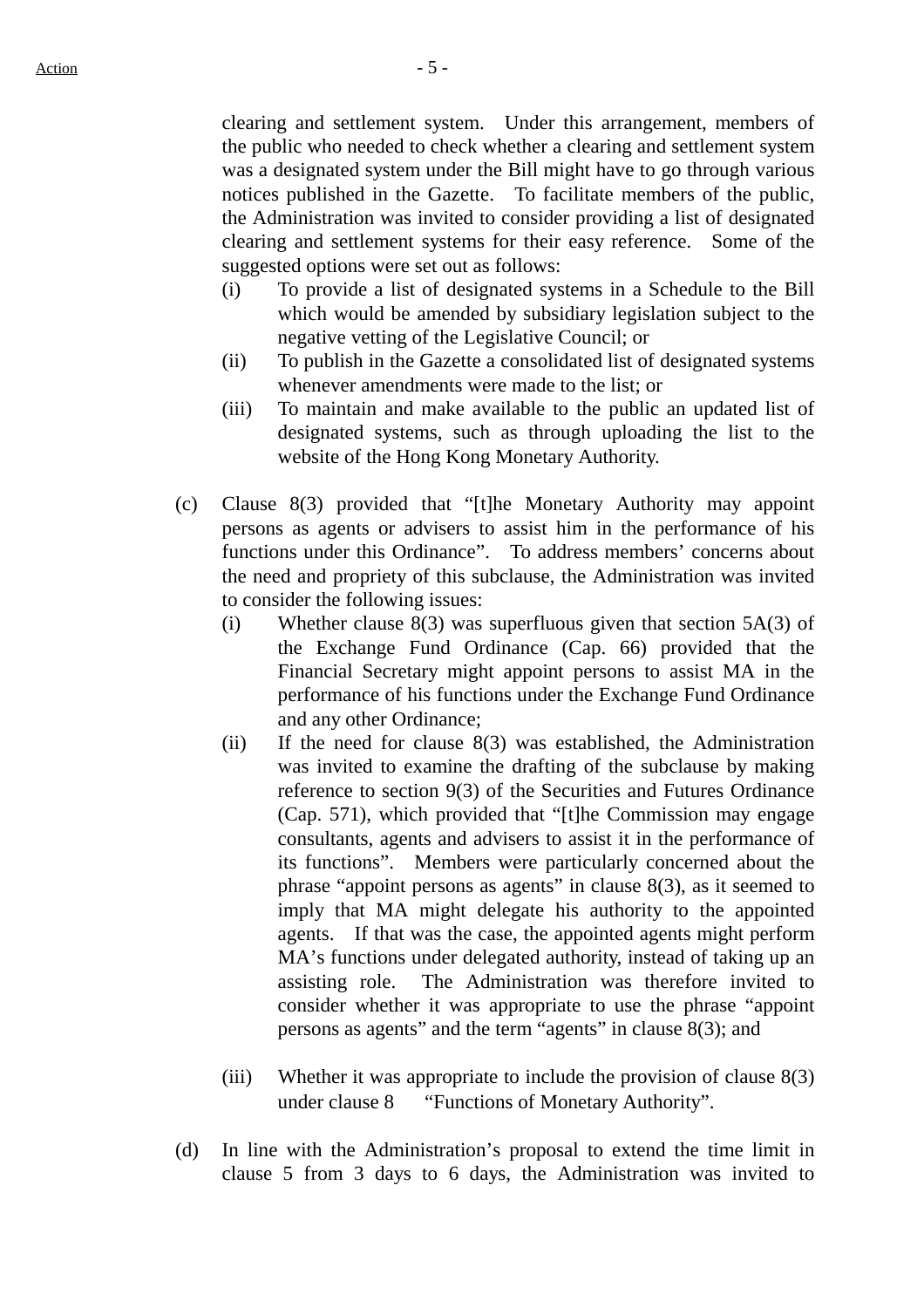consider whether the requirement under clause  $12(2)(c)$  for a system operator or settlement institution of a designated system to provide a copy of the relevant part of the amended operating rules to MA within a further period of 3 days should also be extended to 6 days.

(e) Members noted the Administration's reply (LC Paper No. CB(1)1665/03-04(01)) that it would consider appropriate CSAs to make it clear that the system operator or settlement institution of a designated system could not refuse to provide information on the ground that the information was privileged. As the legal professional privilege and the privilege against self-incrimination were involved, the Administration was invited to consult the relevant professional bodies on the relevant provisions in the Bill and CSAs.

#### Follow-up actions to be taken by the Assistant Legal Adviser

ALA 3. In response to the Chairman's enquiry, the Assistant Legal Adviser 3 (ALA3) undertook to examine whether there were express provisions in existing legislation excluding legal professional privilege as an excuse from complying with a request for information.

#### Date of next meeting

4. The Chairman reminded members that the next meeting of the Bills Committee would be held on Friday, 14 May 2004 at 8:30 am.

#### **II. Any other business**

5. There being no other business, the meeting ended at 4:00 pm.

Council Business Division 1 Legislative Council Secretariat 12 May 2004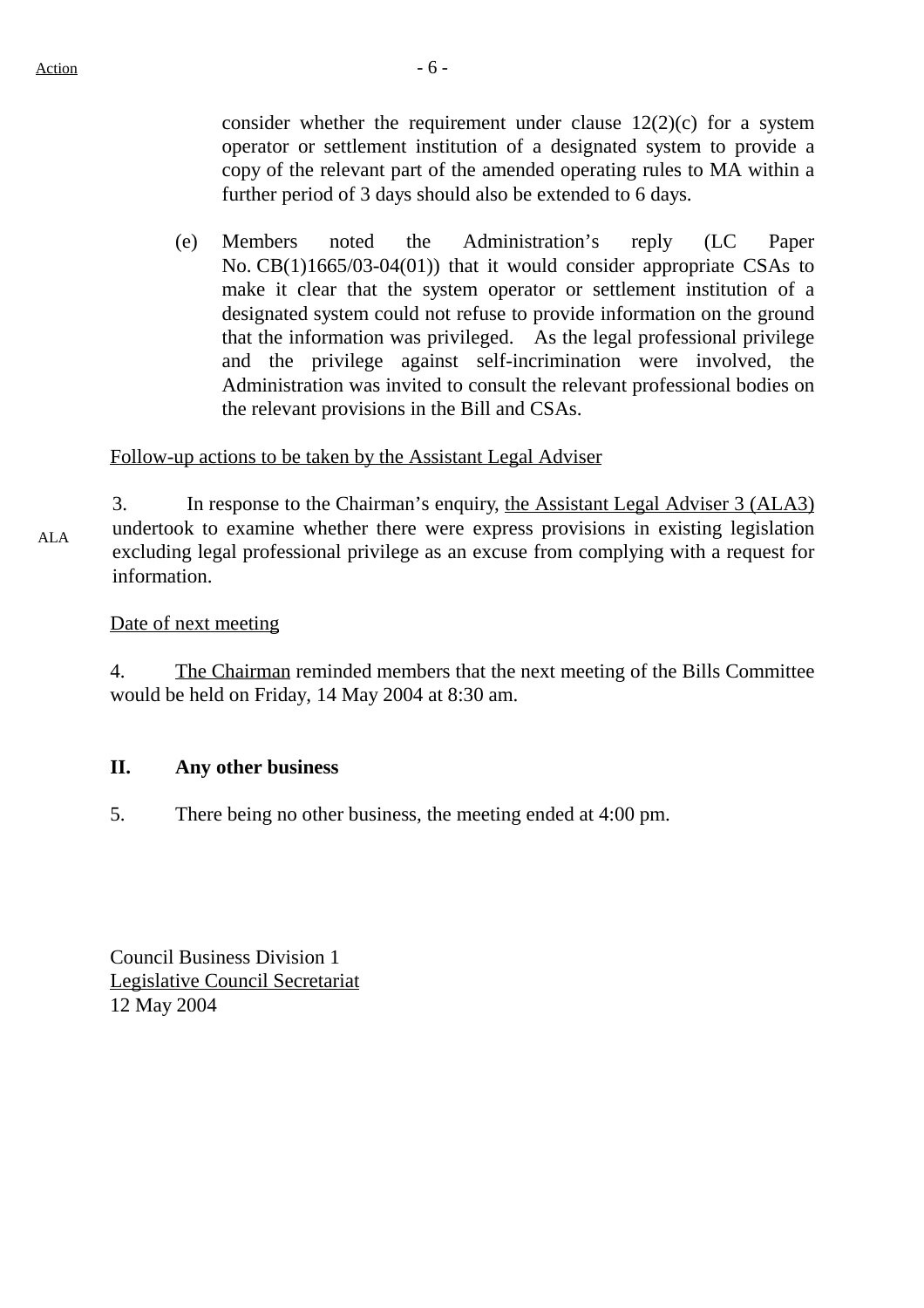# **Appendix**

## **Proceedings of the fourth meeting of the Bills Committee on Clearing and Settlement Systems Bill on Thursday, 29 April 2004, at 2:30 pm in Conference Room B of the Legislative Council Building**

| <b>Time marker</b> | <b>Speaker</b>                                                                  | Subject(s)                                                                                                                                                                                                                                                                            | <b>Action</b>                                                                                                                              |  |
|--------------------|---------------------------------------------------------------------------------|---------------------------------------------------------------------------------------------------------------------------------------------------------------------------------------------------------------------------------------------------------------------------------------|--------------------------------------------------------------------------------------------------------------------------------------------|--|
|                    |                                                                                 |                                                                                                                                                                                                                                                                                       | <b>Required</b>                                                                                                                            |  |
|                    | <b>Part A: Matters arising from previous meetings</b>                           |                                                                                                                                                                                                                                                                                       |                                                                                                                                            |  |
| 000000-000234      | Chairman<br>Administration                                                      | Paper<br>by<br>the<br>provided<br>Administration<br>"Extra-<br>on<br>territorial Effect" (LC Paper<br>No. $CB(1)1600/03-04(01))$                                                                                                                                                      | The Administration<br>to take the follow-<br>action<br>up<br><b>as</b><br>required<br>under<br>$paragraph \quad 2(a)$<br>of<br>the minutes |  |
|                    | Part B: Clause-by-clause examination of the Bill                                |                                                                                                                                                                                                                                                                                       |                                                                                                                                            |  |
| 000235-000315      | Chairman<br>Administration                                                      | Tentative date for the Ordinance<br>operation<br>into<br>come<br>to<br>(clause $1(2)$ )                                                                                                                                                                                               |                                                                                                                                            |  |
| 000316-000735      | <b>Assistant Legal Adviser</b><br>Administration<br>Chairman<br>Mr Abraham SHEK | Whether there was a need to<br>define "securities" referred to in<br>the definition of "book-entry<br>securities"<br>similar<br>that<br>to<br>provided in the Securities and<br><b>Futures</b><br>Ordinance<br>(SFO)<br>(Cap. 571) (clause 2) (LC Paper<br>No. $CB(1)1600/03-04(03))$ |                                                                                                                                            |  |
| 000736-001011      | Chairman<br>Administration                                                      | functions<br>Nature<br>and<br>of<br>"operating rules" in relation to<br>clearing and settlement systems<br>(clause 2)                                                                                                                                                                 |                                                                                                                                            |  |
| 001012-001132      | Chairman                                                                        | Clause $2 -$ "Interpretation"                                                                                                                                                                                                                                                         |                                                                                                                                            |  |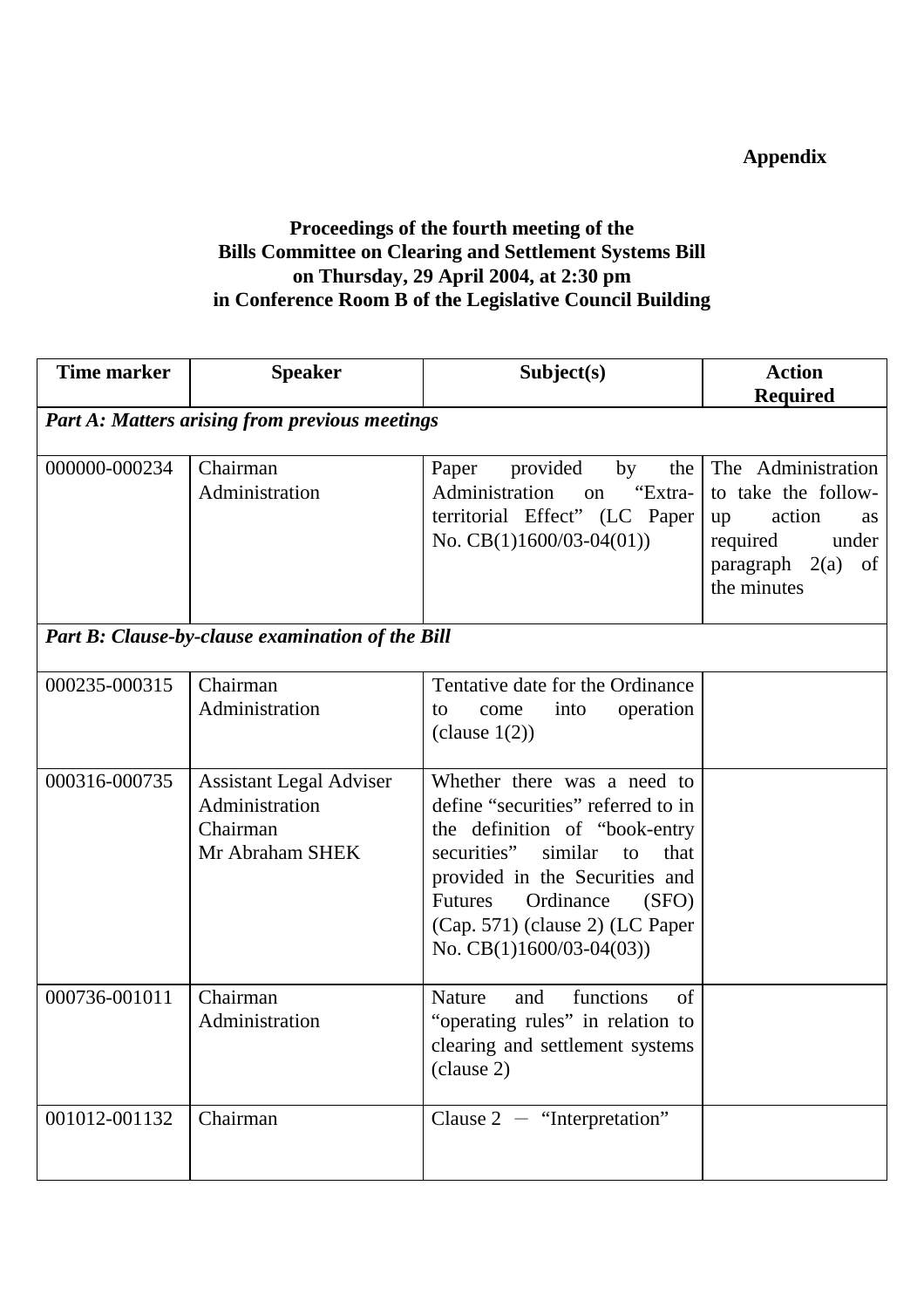| Time marker   | <b>Speaker</b>                                                                 | Subject(s)                                                                                                                                                                                                                                                                                                                                                                                                                                         | <b>Action</b><br><b>Required</b>                                                                                |
|---------------|--------------------------------------------------------------------------------|----------------------------------------------------------------------------------------------------------------------------------------------------------------------------------------------------------------------------------------------------------------------------------------------------------------------------------------------------------------------------------------------------------------------------------------------------|-----------------------------------------------------------------------------------------------------------------|
| 001133-001555 | Assistant Legal Adviser<br>Administration<br>Chairman                          | Whether<br>reciprocal<br>a<br>amendment to SFO was needed<br>to avoid regulatory overlap with<br>Securities and Futures<br>the<br>Commission (SFC)<br>the<br>in<br>oversight of clearing<br>and<br>settlement systems designated<br>by the Monetary Authority<br>which<br>subsequently<br>(MA)<br>became "recognized clearing<br>houses" under SFO (clause 3)<br>(LC Paper No. CB(1)1600/03-<br>04(03)                                             |                                                                                                                 |
| 001556-003138 | <b>Assistant Legal Adviser</b><br>Administration<br>Chairman<br>Mr Ambrose LAU | Whether the notice referred<br>(a)<br>to in the phrase "by notice"<br>published in<br>Gazette"<br>the<br>under<br>provisions<br>clauses $3(1)$ , $4(1)$ and $(2)$ ,<br>12(5)<br>and<br>26(4)<br>was<br>subsidiary legislation (LC<br>Paper No. CB(1)1600/03-<br>04(03)<br>facilitate<br><b>Measures</b><br>(b)<br>to<br>members of the public to<br>check whether a clearing<br>and settlement system was<br>a designated system under<br>the Bill | The Administration<br>to take the follow-<br>up actions required<br>under<br>paragraph<br>$2(b)$ of the minutes |
| 003139-003302 | Chairman<br>Administration                                                     | Period allowed for the system<br>settlement<br>operator<br><b>or</b><br>institution of a system to be<br>heard,<br>make<br><b>or</b><br>to<br>representations, as to why the<br>system should not be designated<br>clause 3(5)(b))                                                                                                                                                                                                                 |                                                                                                                 |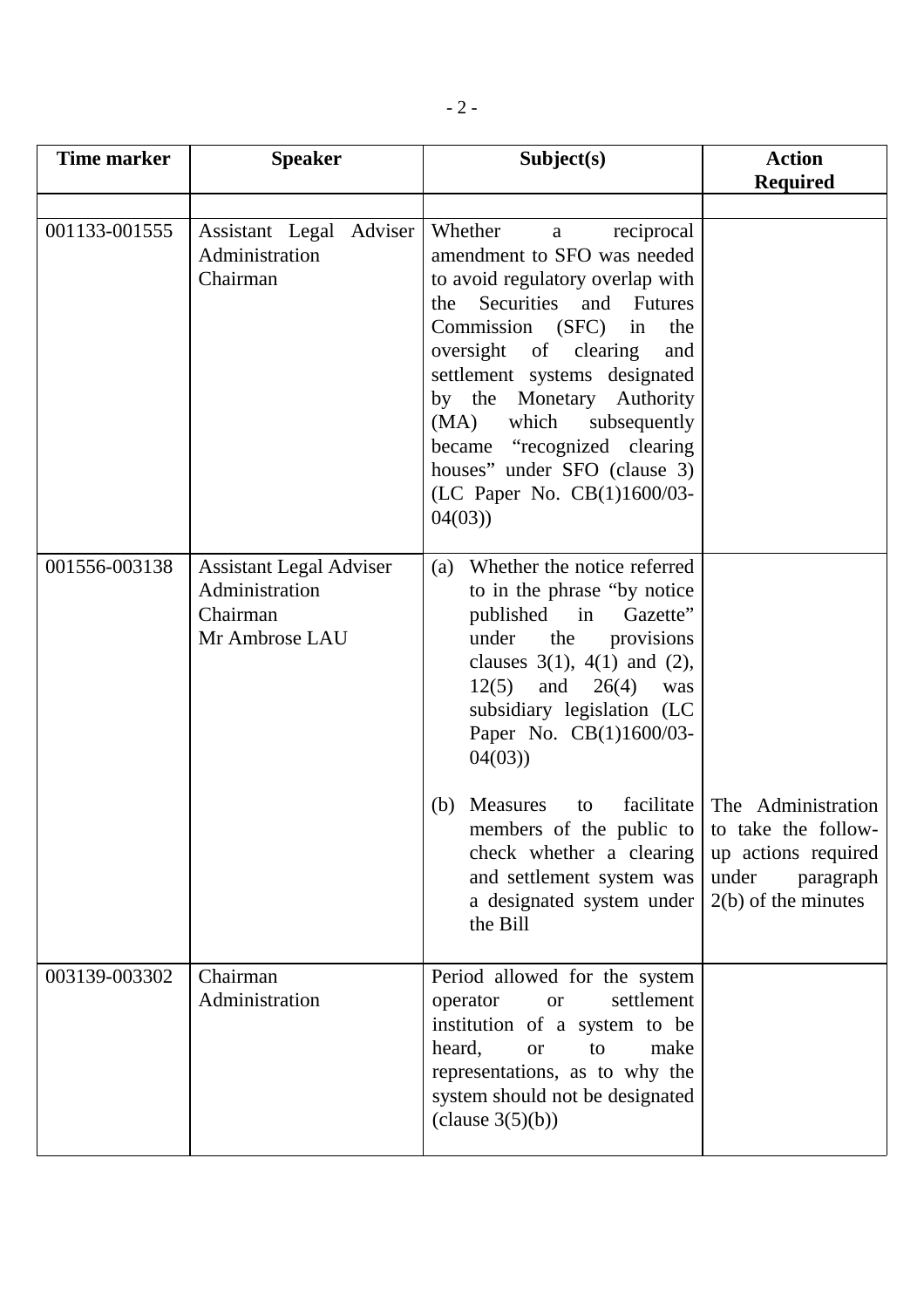| <b>Time marker</b> | <b>Speaker</b>                                                                   | Subject(s)                                                                                                                                                                                                                                                                                                                                                                          | <b>Action</b><br><b>Required</b>                                                        |
|--------------------|----------------------------------------------------------------------------------|-------------------------------------------------------------------------------------------------------------------------------------------------------------------------------------------------------------------------------------------------------------------------------------------------------------------------------------------------------------------------------------|-----------------------------------------------------------------------------------------|
| 003303-003455      | Chairman<br>Administration                                                       | Clause $4 -$ "Revocation of<br>designation"                                                                                                                                                                                                                                                                                                                                         |                                                                                         |
| 003456-003700      | Administration                                                                   | Briefing by the Administration<br>on the paper on "Proposed"<br>Committee Stage Amendments<br>on Parts 1 and 2 of and<br>Schedule 2 to the Bill" (LC<br>Paper<br>No.<br>$CB(1)1649/03$ -<br>04(01)                                                                                                                                                                                  |                                                                                         |
| 003701-003848      | Mr NG Leung-sing<br>Administration                                               | Whether the Administration had<br>reference<br>made<br>to<br>any<br>regulatory<br>practices<br>in<br>proposing the Committee Stage<br>Amendments<br>(CSAs)<br>for<br>extending the time limit for a<br>system operator or settlement<br>institution of a designated<br>system to inform MA of its<br>particulars from 3 to 6 days (LC<br>$CB(1)1649/03$ -<br>Paper<br>No.<br>04(01) |                                                                                         |
| 003849-004314      | Chairman<br>Administration<br>Mr Bernard CHAN                                    | Whether the term "person"<br>referred to in clause $5(1)$ was a<br>natural person or a corporation                                                                                                                                                                                                                                                                                  |                                                                                         |
| 004315-004827      | Chairman<br>Mr Ambrose LAU<br>Administration                                     | Measures to ensure that the<br>operating rules of designated<br>systems complied<br>with the<br>requirements under relevant<br>provisions of the Bill (clause 6)                                                                                                                                                                                                                    |                                                                                         |
| 004828-005122      | Chairman<br>Administration                                                       | Clause $7 -$ "Safety"<br>and<br>efficiency"                                                                                                                                                                                                                                                                                                                                         |                                                                                         |
| 005123-010820      | Chairman<br>Administration<br>Mr NG Leung-sing<br><b>Assistant Legal Adviser</b> | Whether clause $8(3)$<br>was<br>(a)<br>superfluous<br>given<br>that<br>section<br>5A(3)<br>the<br>of<br>Exchange Fund Ordinance                                                                                                                                                                                                                                                     | The Administration<br>to take<br>follow-up<br>actions<br>required<br>paragraph<br>under |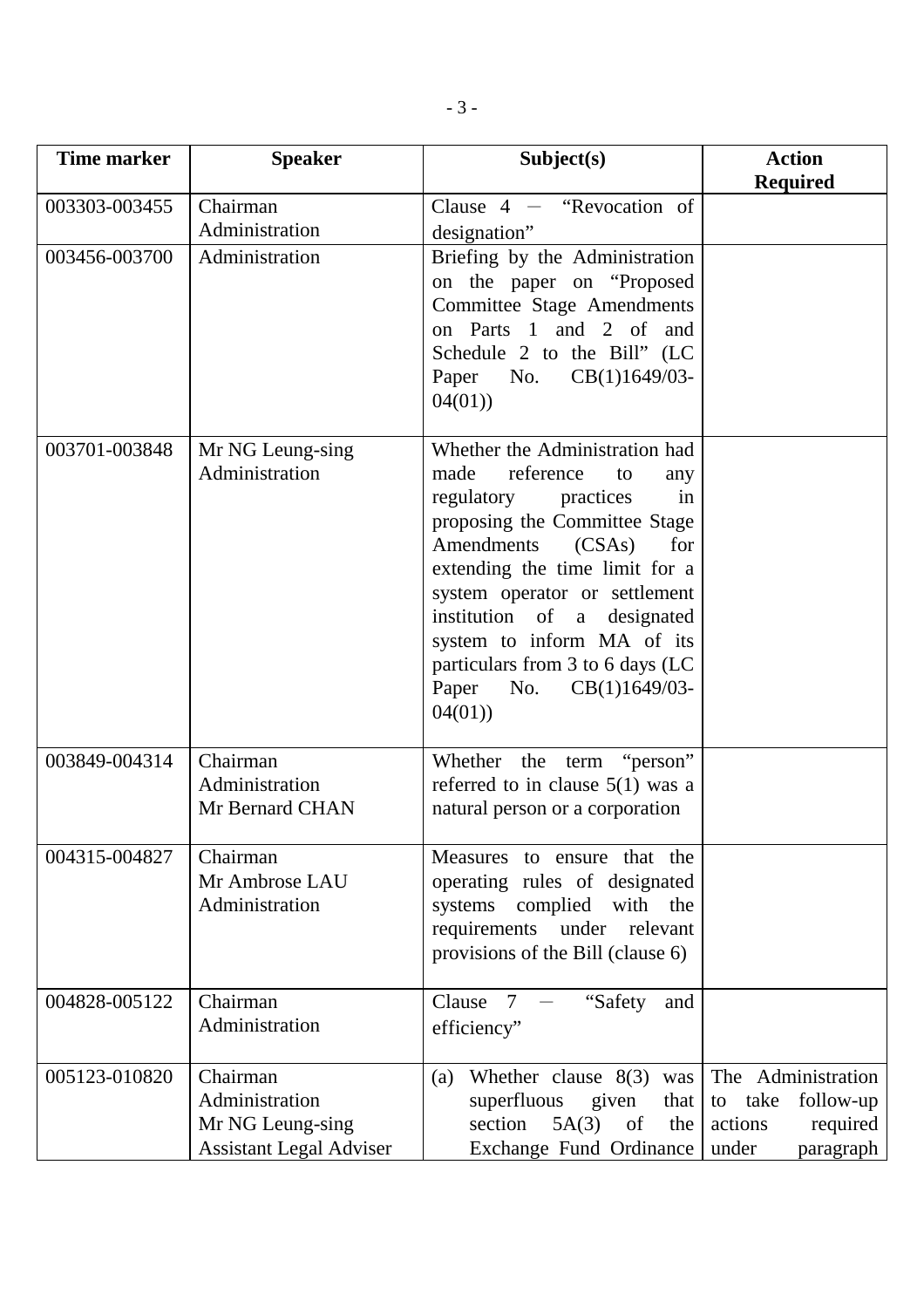| Time marker   | <b>Speaker</b>                                               | Subject(s)                                                                                                                                                                                                                                                                                              | <b>Action</b><br><b>Required</b> |
|---------------|--------------------------------------------------------------|---------------------------------------------------------------------------------------------------------------------------------------------------------------------------------------------------------------------------------------------------------------------------------------------------------|----------------------------------|
|               | Mr Bernard CHAN<br>Mr Ambrose LAU                            | (Cap. 66) provided that the<br>Financial Secretary might<br>appoint persons to assist<br>MA in the performance of<br>his functions under the<br>Exchange Fund Ordinance<br>and any other Ordinance                                                                                                      | $2(c)$ of the minutes            |
|               |                                                              | Need to<br>examine<br>(b)<br>the<br>drafting of clause $8(3)$ by<br>making reference to section<br>$9(3)$ of SFO                                                                                                                                                                                        |                                  |
|               |                                                              | Whether it was appropriate<br>(c)<br>to use the phrase "appoint"<br>persons as agents" and the<br>term "agents" in clause<br>8(3)                                                                                                                                                                       |                                  |
|               |                                                              | (d) Whether it was appropriate<br>to include the provision of<br>clause $8(3)$ under clause 8<br>- "Functions of Monetary"<br>Authority"                                                                                                                                                                |                                  |
| 010821-011256 | Chairman<br>Administration<br>Mr NG Leung-sing               | "Power"<br>Clause<br>9<br>of<br>Monetary Authority to exempt"                                                                                                                                                                                                                                           |                                  |
| 011257-011624 | Chairman<br>Administration<br><b>Assistant Legal Adviser</b> | CSAs would be considered<br>(a)<br>to make it clear that the<br>operator<br>system<br><b>or</b><br>settlement institution of a<br>designated system could<br>not refuse to provide<br>information on the ground<br>that the information was<br>privileged (clause 10) (LC<br>Paper No. $1665/03-04(01)$ |                                  |
|               |                                                              | (b) Whether there were express                                                                                                                                                                                                                                                                          | ALA3<br>take<br>to               |